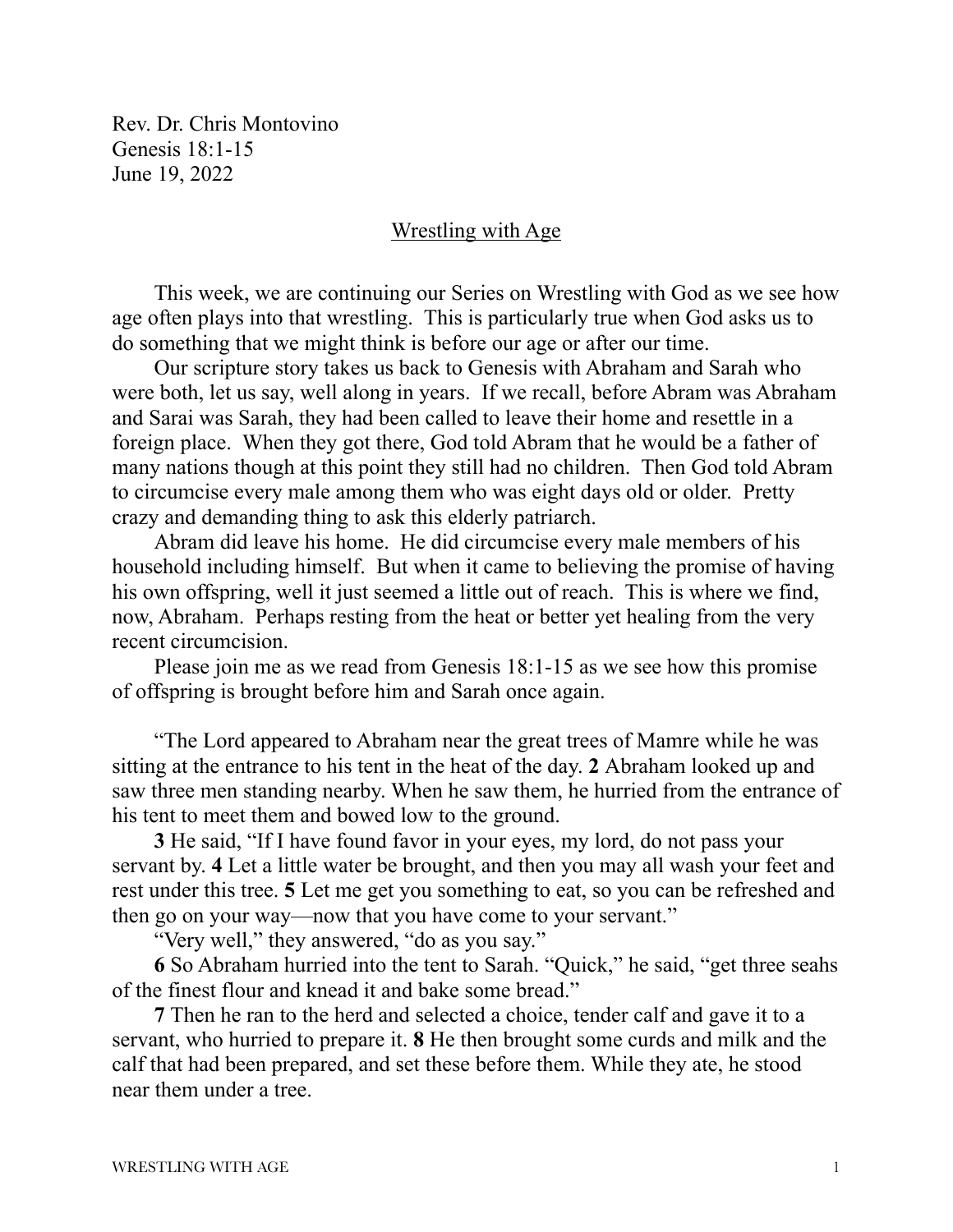**9** "Where is your wife Sarah?" they asked him.

"There, in the tent," he said.

**10** Then one of them said, "I will surely return to you about this time next year, and Sarah your wife will have a son."

Now Sarah was listening at the entrance to the tent, which was behind him. **11** Abraham and Sarah were already very old, and Sarah was past the age of childbearing. **12** So Sarah laughed to herself as she thought, "After I am worn out and my lord is old, will I now have this pleasure?"

**13** Then the Lord said to Abraham, "Why did Sarah laugh and say, 'Will I really have a child, now that I am old?' **14** Is anything too hard for the Lord? I will return to you at the appointed time next year, and Sarah will have a son."

**15** Sarah was afraid, so she lied and said, "I did not laugh."

But he said, "Yes, you did laugh."

So what is this story all about? Is it really about having children in our older ages? Or is it about the importance of remaining open to God throughout life should God call us to something that seems incongruent with our rational human understanding?

I think this story shows us three ways that Abraham exhibited openness to God through out his life and most particularly during his golden years. First, we see how Abraham was called to show radical hospitality to strangers. Second, we see how he was called to take great risks and invite others into his calling. And third, we see how he was called to believe that what God had promised would come true though he couldn't see it at present.

First, we see how he was called to radical hospitality.

I appreciated Michael Brown's sermon last week about hospitality and the importance of eating what was set before him when he visited his daughter serving the PeaceCorps in Ghana, Africa. He had to risk getting sick from the food he was about to eat. His hostess also had to risk that she could afford the expensive food that she had set before her guests.

There is something very leveling about sharing a meal with others. We all need to eat. As we sit at table together, we acknowledge our common humanity. Suddenly differences and prejudices melt away and we can see other as equals.

Hospitality in biblical days was very important. There weren't any hotels as we know today. Strangers would literally arrive into the center square of the town, meet locals who would then invite them to stay in their homes. As we see in Abraham's case, these three strangers walked right into the middle of his nomadic camp far out in the desert. Perhaps they were hungry, tired, and weary. Very vulnerable. They would need a place to escape the desert heat and rest from their journey.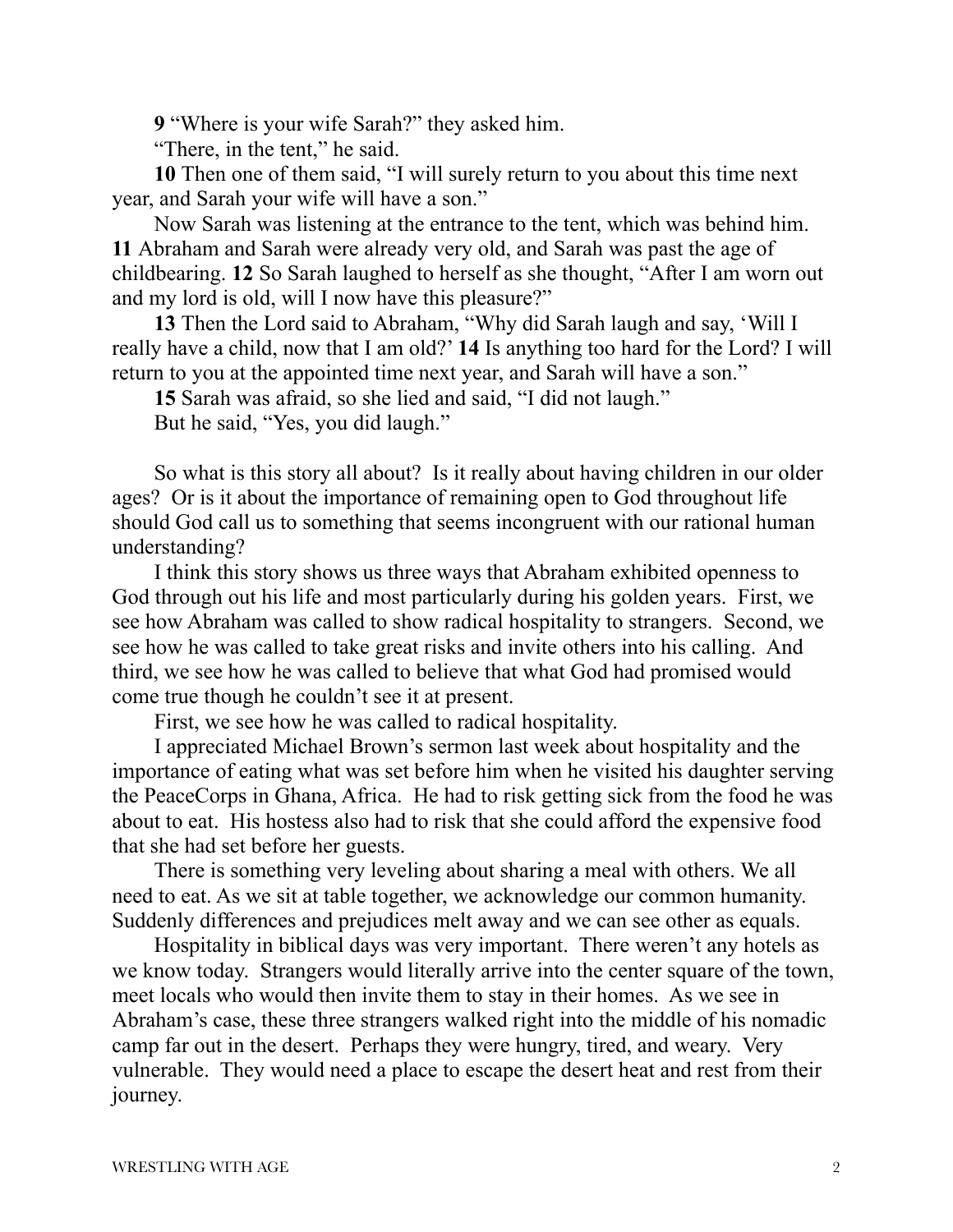So who are these three? The author of Genesis states clearly, "The LORD… Capital L..O..R..D which was the unspoken name of YWH in the Old Testament… appeared to Abraham." In other words, these three strangers, represented one LORD, one God, a theophany, representing our triune God, Father, Son, and Holy Spirit.

Notice how quickly Abraham catered to their needs. If he found favor with them, perhaps they would soon be on their way and leave Abraham and his family alone. If he did not find favor with them, they might attack him and his family.

But as it was, these three men carry a very important message on behalf of the LORD.

"This time next year, your wife Sarah will have a son."

Now lets skip forward to the New Testament Book of Acts. Three strangers who also arrived on the Apostle Peter's doorstep after he had just received a vision from the Lord that told him break with kosher dietary regulations that differentiated Jew from Gentiles.

Peter had a vision of eating all sorts of unkosher foods and was told by the LORD, "Get up, kill, and eat."

When Peter protested, "Surely not, Lord! I have never eaten anything impure or unclean."

<span id="page-2-2"></span>The Lord told him, "Do not call anything impure that God has made clean."

At that very moment, the three Gentile servants from Cornelius a Roman centurion, who Jews would have considered impure, showed up by the Spirit's prompting to invite Peter to Cornelius' house and share the Gospel with them.

In both circumstances, Abraham and Peter had to wrestle with whether what they were being called to do was worth the risks that were entailed. Both answered yes. And both were blessed to be part of what God was doing among them.

The author of Hebrews writes, "Do not forget to entertain strangers, for by so doing some people have entertained angels without knowing it.["1](#page-2-0)

The Greek word for entertain strangers is "Philoxenous." Philo means love. Like in Philadelphia, the City of Brotherly Love. Xenias means strangers. Love of strangers. It means showing love and hospitality particularly to people we do not know.

<span id="page-2-3"></span>We are also reminded of Jesus' words that whenever we do something for the least of these, which were strangers, it's as if we are doing it for the Lord[.2](#page-2-1)

So apparently even in our old age, we are called to practice radical hospitality and do so as if we are entertaining Christ himself.

<span id="page-2-0"></span>[<sup>1</sup>](#page-2-2) Hebrews 13:2

<span id="page-2-1"></span>[<sup>2</sup>](#page-2-3) Matthew 25:40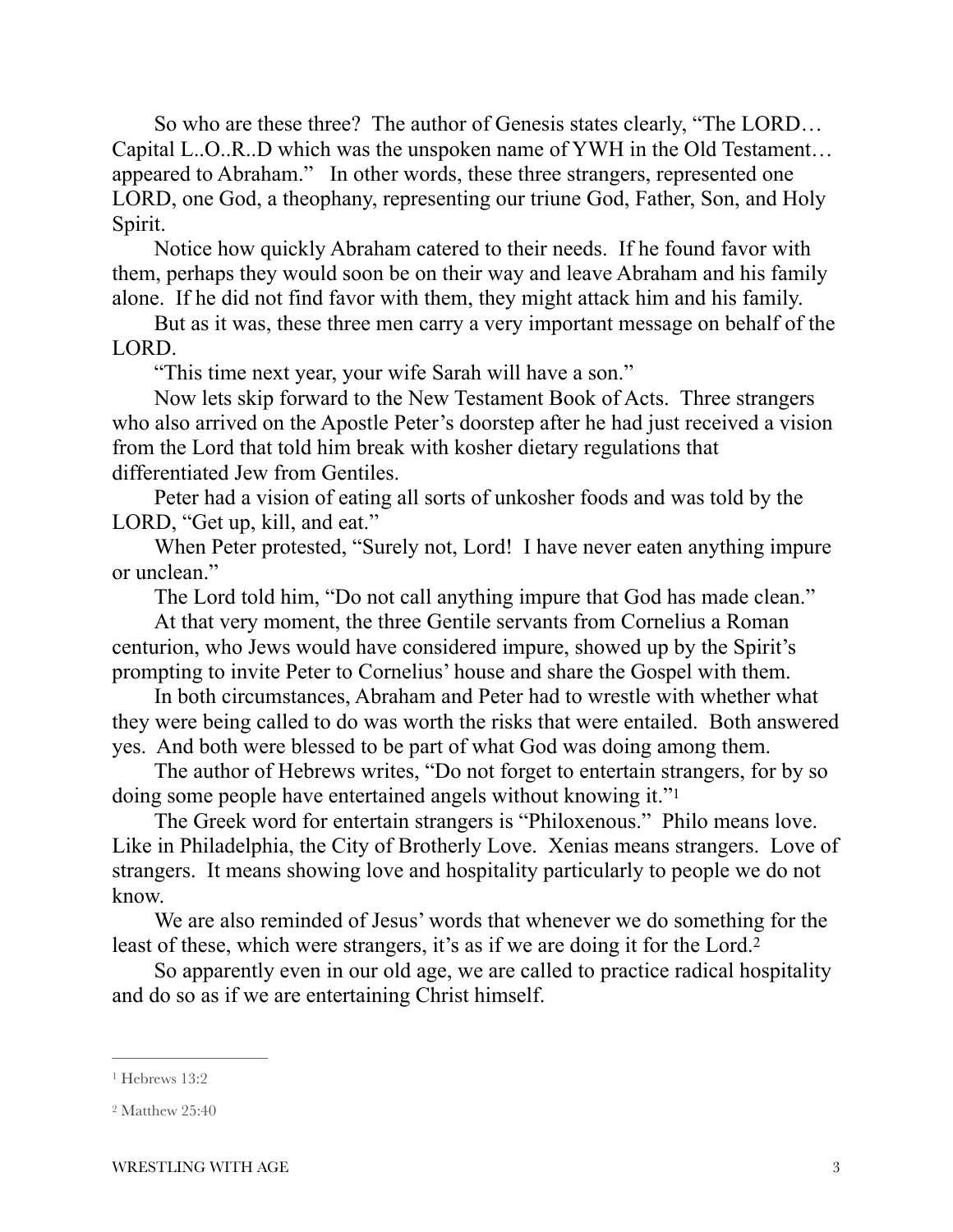Some of us might thing that we are beyond the years of doing great things for the Lord. Can we invite our neighbor over for tea or coffee? Can we show love and kindness to those we don't know? Those just might be some of the greatest missional acts we can do.

Next we see how in Abraham's mature age, he was called to take great risks and invite others into his calling. As mentioned earlier, the LORD called Abram to circumcise every male among him eight days old and older as a sign of the covenant they received from God. That covenant was that God would be their God, and they would be God's people. Could you imagine the push back we'd receive if we started saying things like that? Oh boy! It would be anarchy around here.

But sometimes there are sacrifices that need to be made in order to be part of what God invites us into.

 I've mentioned before that God often gives me opportunity to practice what I preach the week of or before the sermon. Just this past Monday, we arrived to find a tent pitched boldly in the front bed between the narthex main doors and the picnic tables outside the fellowship hall. Clearly someone was making a home uninvitedly. A stranger.

We contacted the Clark County Sheriff who came out to investigate. Everything inside was neat and tidy and being right front and center they were clearly reaching out for help.

As it turned out, we were able to contact this person and invited them to talk after work.

Elder Bill Honey and I gave him something to eat and listened to his story. Apparently he had to abruptly leave where he was staying and was starting a new job nearby very early on Monday morning. In desperation he pitched his tent here. We mentioned that we were not equipped to accommodate him long term and talked about what his housing options might be. What we ended up doing was getting him set up in a hotel for a few days until he could get his first paycheck and hopefully begin looking at more long term housing.

This person was articulate, clear thinking, and very appreciative. Not at all the stereotype that one might have toward people camped along the side the road. Again we were called to treat this homeless man as if we were treating Jesus himself. All it took was a risk of time, a little money, and compassion. Who knows what long term impact that might have made on his life.

Now, getting back on topic with wrestling with age, Abraham was called to believe that what God had promised would come true even though he couldn't see it at present.

Several times in Genesis, God had told Abram that he and his wife would be the founders of many nations. It began with God's call to Abram in Genesis 12,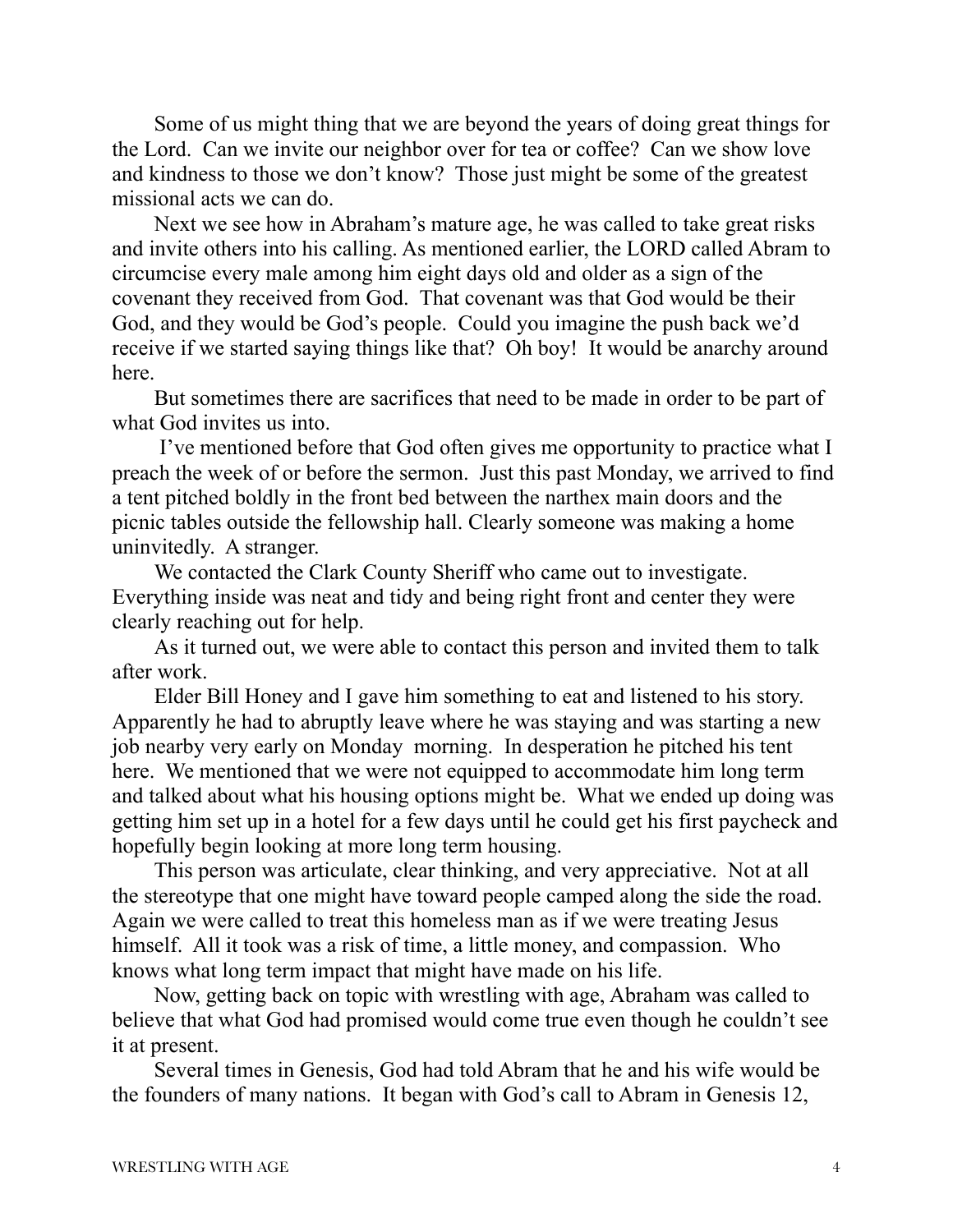continued when God promised Abram that his servant wouldn't have to serve as an heir in Genesis 15, reiterated it again when God gave Abram the covenant of circumcision in Genesis 17 when Abram was ninety-nine years old, and then again in today's visit by the three strangers in Genesis 18. It was something that was promised but clearly had been unfulfilled at this point in their lives.

We can tell by Sarah's response to overhearing this promise by the three strangers that she had wrestled with a good deal of pain, sorrow, and shame over not having had children. She sarcastically laughed to her self, "After I am worn out and my master - is old, will I now have this pleasure?" Plueezze!!!

I found it interesting that the Hebrew wording that Sarah used to describe herself as worn out is Balah. It means worn out, spent, decaying. What she is literally describing is how she perceived her womb after menopause. It's a pretty harsh indicator of how society wrongly attached a woman's value to the children she had or didn't have.

The Hebrew wording that Sarah used describe Abraham, however, is "Zaqen." It simply means to be an old man. Do we hear the difference between these two?

Clearly Sarah was wrestling with God and her age in being able to believe that she could actually do what God had promised. "They would be bear a son and become parents to a great nation."

The author of Hebrews described this process of wrestling and obeying God as faith.

"By faith Abraham, when called to go a place he would later receive as his inheritance, obeyed and went, even though he did not know where he was going. By faith he made his home in the promised land like a stranger in a foreign country; he lived in tents, as did Isaac and Jacob, who were heirs with him of the same promise. For he was looking forward to a city with foundations, whose architect and builder is God.

By faith Abraham, even though he was past age - and Sarah her self was barren (hear those value labels?) - was enabled to become a father because he considered him faithful who made the promise. And so from this one man, and he as good as dead, came descendants as numerous as the stars in the sky and as countless as the sand on the seashore."[3](#page-4-0)

<span id="page-4-1"></span>It seems from these stories with Abraham and Sarah that wrestling with age and faith go hand in hand. What we are really wrestling with us are the limitations of our humanity and the limitless of God.

 Ronald Rolheiser in *Wrestling with God* writes, "Early in life it is often possible to shut out these momentary dissatisfactions as soon as they appear. We can blame them on a bad mood, tough circumstances, or a lousy day. We can

<span id="page-4-0"></span>[<sup>3</sup>](#page-4-1) Hebrews 11:8-12